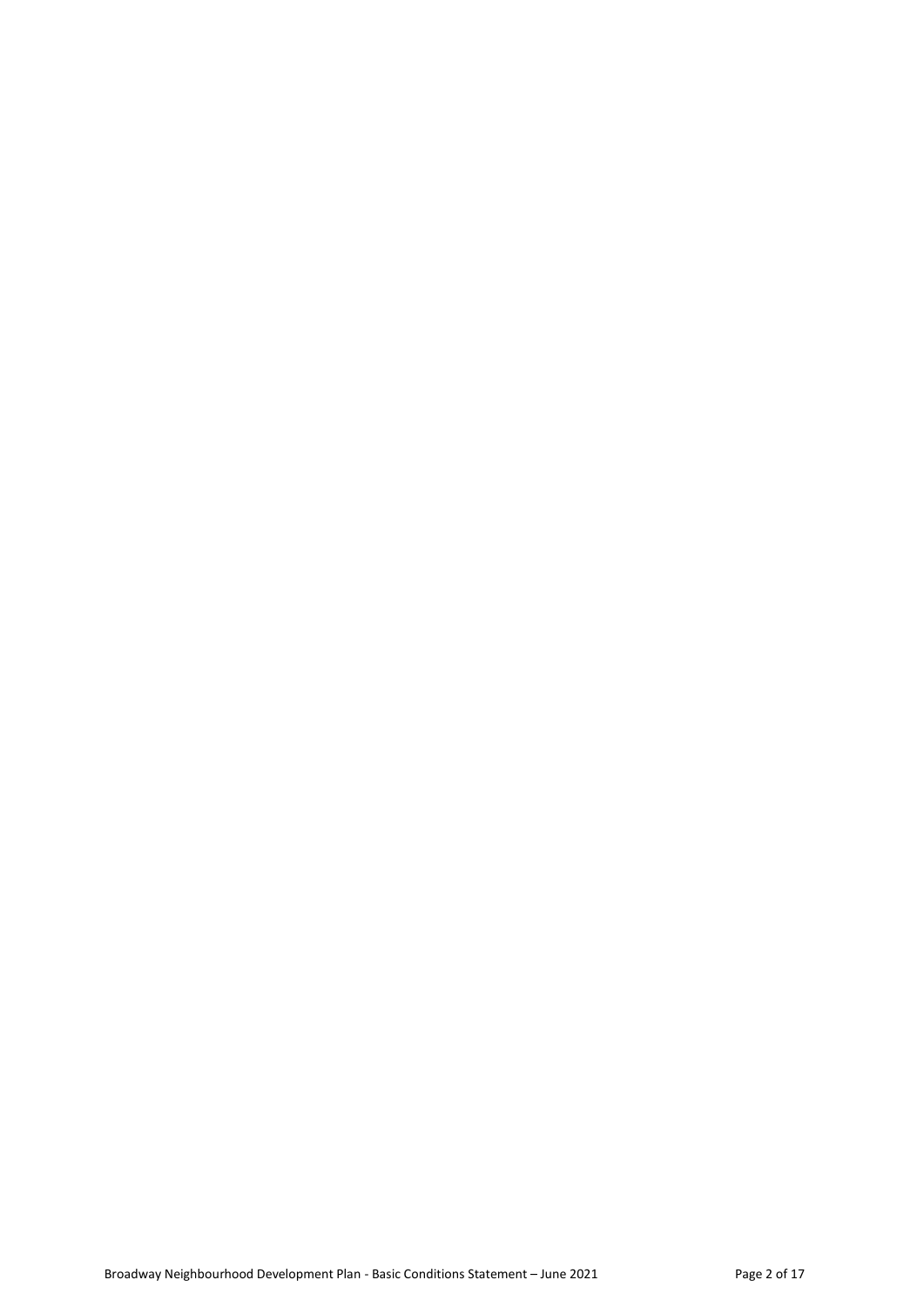# **1. Introduction**

1.1. This Basic Conditions Statement has been prepared to accompany the Broadway Neighbourhood Development Plan (BNDP).

# **The Basic Conditions**

- 1.2. Paragraph 8, sub-paragraph (2), of schedule 4B to the Town and Country Planning Act 1990 requires a Neighbourhood Development Plan to meet the following basic conditions:
	- **a)** having regard to national policies and advice contained in guidance issued by the Secretary of State, it is appropriate to make the order,
	- **b)** having special regard to the desirability of preserving any listed building or its setting or any features of special architectural or historic interest that it possesses, it is appropriate to make the order,
	- **c)** having special regard to the desirability of preserving or enhancing the character or appearance of any conservation area, it is appropriate to make the order,
	- **d)** the making of the order contributes to the achievement of sustainable development,
	- **e)** the making of the order is in general conformity with the strategic policies contained in the development plan for the area of the authority (or any part of that area),
	- **f)** the making of the order does not breach, and is otherwise compatible with, current EU obligations (having regard to transition arrangements), and
	- **g)** prescribed conditions are met in relation to the order and prescribed matters have been complied with in connection with the proposal for the order.
- 1.3. This Basic Conditions Statement addresses these requirements in four sections:
	- Section 2 Demonstrates conformity with the National Planning Policy Framework as revised in June 2019 (NPPF);
	- Section 3 Shows how the BNDP will contribute to sustainable development and the various designated heritage assets throughout the Neighbourhood Area;
	- Section 4 Demonstrates conformity with the strategic policies contained within the South Worcestershire Development Plan (SWDP); and
	- Section 5 Demonstrates compliance with the appropriate EU obligations.

# **The Qualifying Body**

1.4. The BNDP is submitted by Broadway Parish Council, who is the qualifying body as defined by the Localism Act 2011.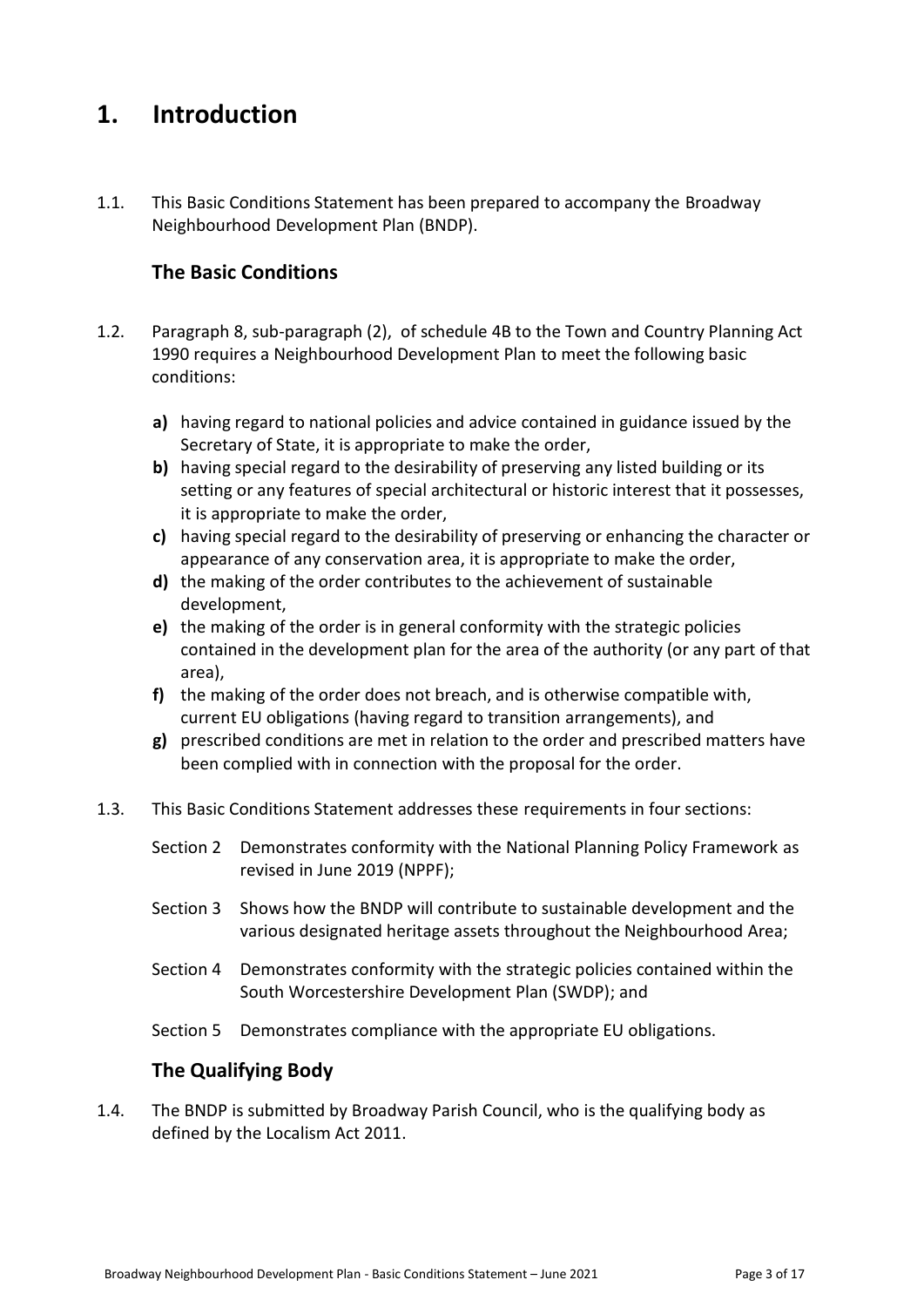# **The Neighbourhood Area**

- 1.5. The BNDP applies to the Parish of Broadway which is within Wychavon District. In accordance with Part 2 of the Regulations, Wychavon District Council (WDC), as the local planning authority, publicised the Neighbourhood Area application from Broadway Parish Council to designate their Parish for the purposes of producing a NDP and advertised it accordingly for the statutory period of 6 weeks.
- 1.6. The application was approved by the Executive Board of WDC on 4 February 2014 and consequently the Parish of Broadway was designated as a Neighbourhood Area.
- 1.7. Broadway Parish Council confirms that the BNDP:
	- Relates only to the Parish of Broadway and to no other Neighbourhood Area(s); and
	- Is the only NDP within the designated area and no other NDP exists nor is in development for part or all of the designated area.
- 1.8. Broadway is a large village and [civil parish](https://en.wikipedia.org/wiki/Civil_parishes_in_England) within the [Cotswolds,](https://en.wikipedia.org/wiki/Cotswolds) located in the county of [Worcestershire,](https://en.wikipedia.org/wiki/Worcestershire) England. Its population was 2,540 in the 2011 census. It is situated in the far southeast of Worcestershire and very close to the [Gloucestershire](https://en.wikipedia.org/wiki/Gloucestershire) border, midway between the towns of [Evesham](https://en.wikipedia.org/wiki/Evesham) and [Moreton-in-Marsh.](https://en.wikipedia.org/wiki/Moreton-in-Marsh) Broadway is known, worldwide, as a tourist destination and is often referred as 'The Jewel of the Cotswolds'.
- 1.9. Broadway village lies beneath [Fish Hill](https://en.wikipedia.org/w/index.php?title=Fish_Hill&action=edit&redlink=1) on the western Cotswold [escarpment](https://en.wikipedia.org/wiki/Escarpment) at the foot of the Cotswold Hills in the south-eastern tip of Worcestershire and dates back at least 2000 years.
- 1.10. The "broad way" is the wide grass-fringed main street, centred on the Green, which is lined with red [chestnut](https://en.wikipedia.org/wiki/Chestnut) trees and honey-coloured [Cotswold limestone](https://en.wikipedia.org/wiki/Cotswold_stone) buildings, many dating from the  $16<sup>th</sup>$  century and several as far back as the  $12<sup>th</sup>$  century. These include the 12th century St. Eadburgha's Church and the 14th century Abbott's Grange and Priors Manse. During the 1600's Broadway was an important staging post for the horse-drawn coaches travelling from Worcester to London and it was at this time that several inns and hostelries opened, including the famous Lygon Arms.
- 1.11. It is known for its association with the [Arts and Crafts movement,](https://en.wikipedia.org/wiki/Arts_and_Crafts_movement) and is situated in an area of outstanding scenery and conservation. The Gordon Russell Heritage Centre which is in Russell Square, just off the High Street, is located on the site of the original factory and celebrates the life and works of the famous furniture maker.
- 1.12. Broadway Tower is situated on the top the escarpment and gives visitors spectacular views of the village and surrounding countryside. The wide High Street is lined with a wide variety of shops and cafes, many housed in listed buildings.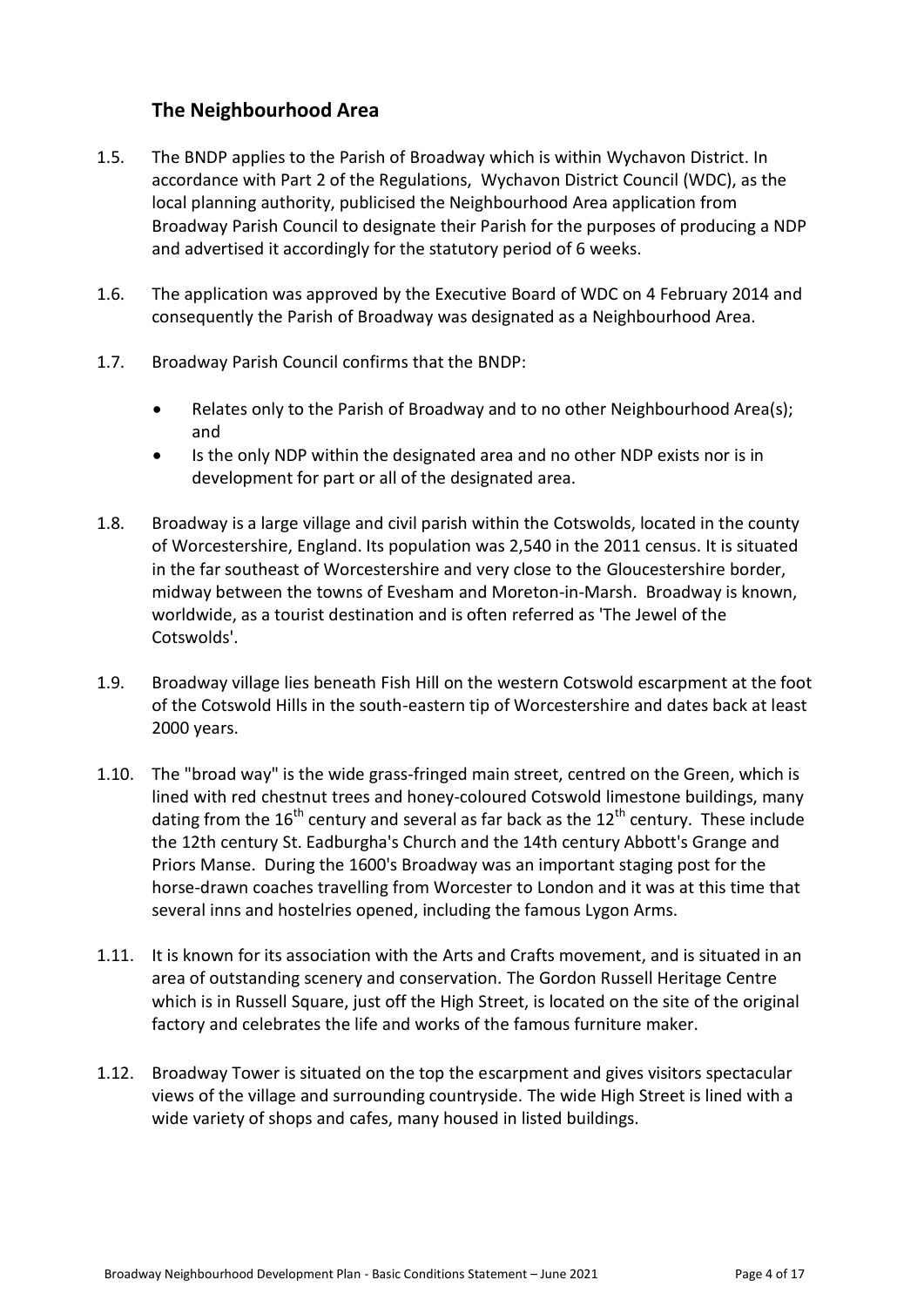

*Broadway Neighbourhood Area*

# **Plan Period**

1.13. The BNDP states that the period it relates to is from 2006 until 2030. The period has been chosen to align with the dates of the SWDP.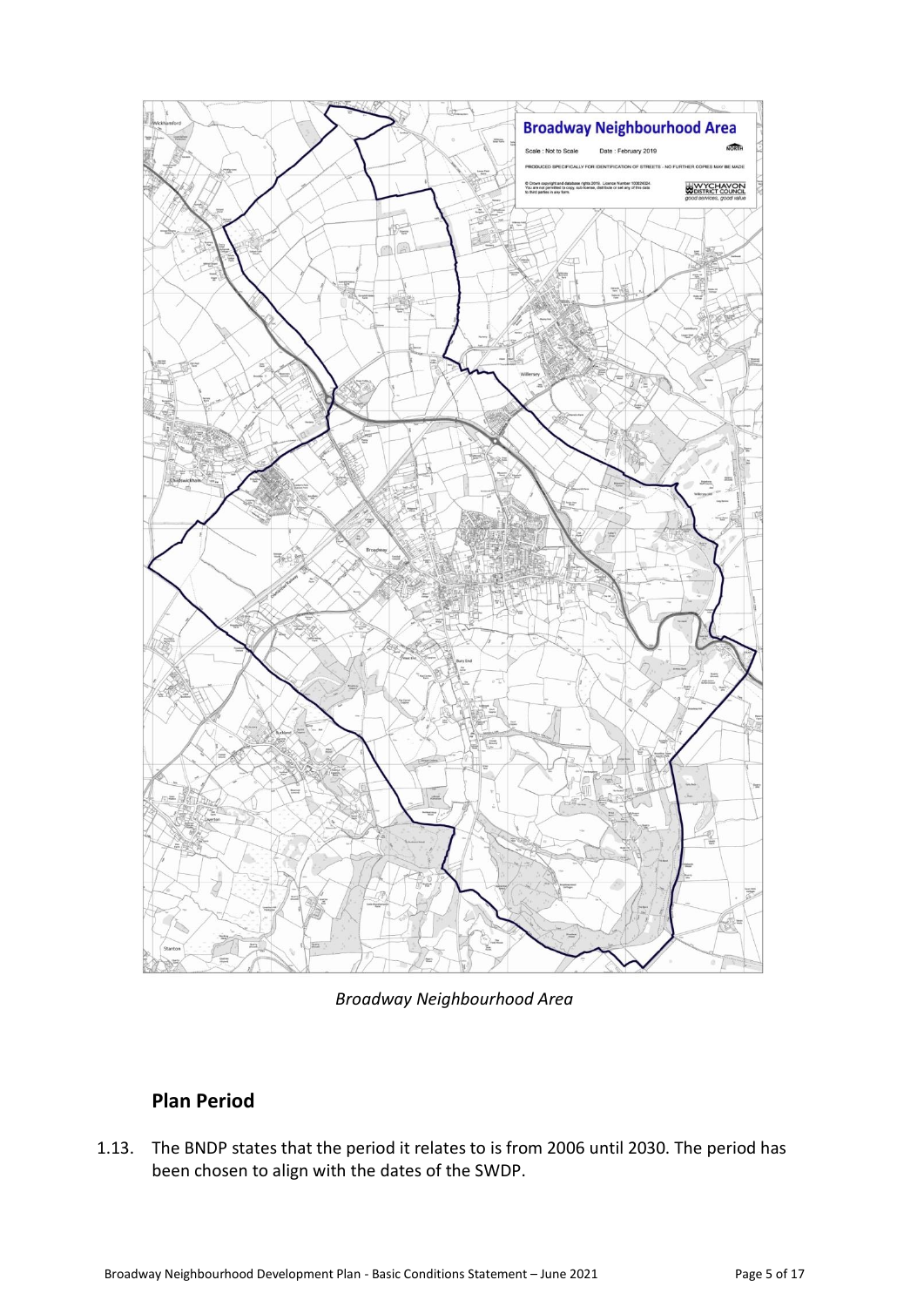# **2. National Planning Policy Framework**

2.1. The BNDP must have appropriate regard to national planning policy. The following section describes how the BNDP relates to the National Planning Policy Framework (NPPF) revised June 2019.

### **Sustainable Development**

- 2.2. The central theme throughout the NPPF is the presumption in favour of sustainable development. In this context sustainable development is broadly defined internationally as meeting the needs of the present without compromising the ability of future generations to meet their own needs.
- 2.3. Achieving sustainable development means that the planning system has three overarching objectives, which are interdependent and need to be pursued in mutually supportive ways (so that opportunities can be taken to secure net gains across each of the different objectives).
	- an economic objective to help build a strong, responsive and competitive economy, by ensuring that sufficient land of the right types is available in the right places and at the right time to support growth, innovation and improved productivity; and by identifying and coordinating the provision of infrastructure;
	- a social objective to support strong, vibrant and healthy communities, by ensuring that a sufficient number and range of homes can be provided to meet the needs of present and future generations; and by fostering a well-designed and safe built environment, with accessible services and open spaces that reflect current and future needs and support communities' health, social and cultural well-being; and
	- an environmental objective to contribute to protecting and enhancing our natural, built and historic environment; including making effective use of land, helping to improve biodiversity, using natural resources prudently, minimising waste and pollution, and mitigating and adapting to climate change, including moving to a low carbon economy.
- 2.4. Paragraph 9 of NPPF gives clear advice on how plans should contribute to these sustainability objectives:

*"Planning policies and decisions should play an active role in guiding development towards sustainable solutions, but in doing so should take local circumstances into account, to reflect the character, needs and opportunities of each area."*

2.5. Paragraph 13 states the role of neighbourhood plans in attaining sustainable development: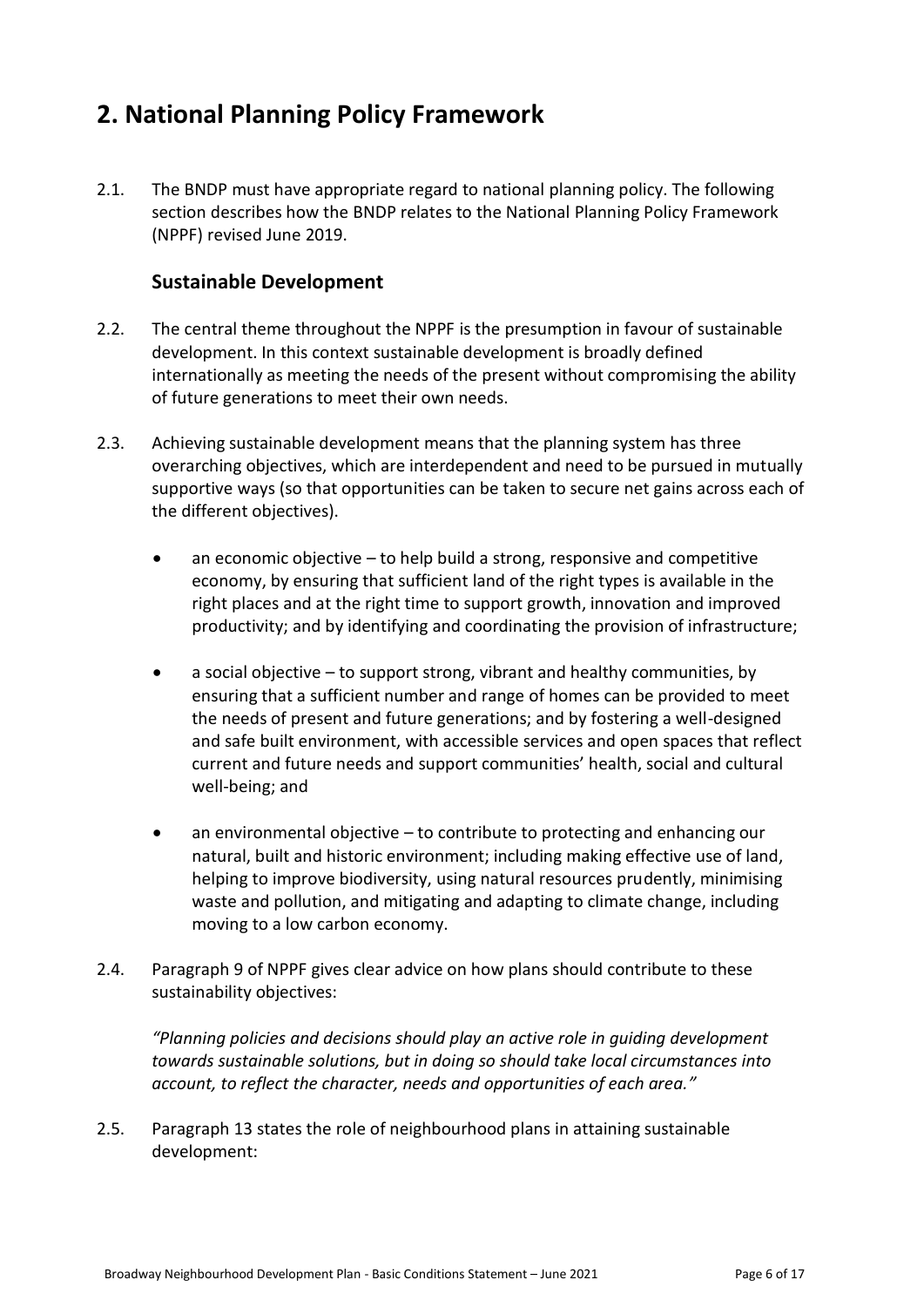*"Neighbourhood plans should support the delivery of strategic policies contained in local plans or spatial development strategies; and should shape and direct development that is outside of these strategic policies."*

2.6. Footnote 16 to paragraph 29 notes that:

*"Neighbourhood plans must be in general conformity with the strategic policies contained in any development plan that covers their area."*

2.7. In addition to contributing to the district's strategic development plan, Paragraph 69 adds that:

*"Neighbourhood planning groups should also consider the opportunities for allocating small and medium-sized sites (of a size consistent with paragraph 68a) suitable for housing in their areas."*

- 2.8. Neighbourhood Plans can do more than just support or facilitate development. They also have a part to play in meeting other sustainability objectives of the NPPF. The NPPF chapters to which Broadway's plan contributes are:
	- Delivering a sufficient supply of homes;
	- Building a strong, competitive economy;
	- Promoting healthy and safe communities;
	- Promoting sustainable transport;
	- Making effective use of land;
	- Achieving well-designed places;
	- Protecting Green Belt Land (in Broadway's case: Local Green Spaces);
	- Meeting the challenge of climate change, flooding and coastal change;
	- Conserving and enhancing the natural environment; and
	- Conserving and enhancing the historic environment.
	- 2.9. The tables below summarises how BNDP policies contribute to the sustainability objectives of NPPF:

### Achieving Sustainable Development

**Policies HD.1, HD.3, HD.4 & BE.6** support development within Broadway's development boundaries through infill, new build, extensions, conversions, redeveloping existing underused buildings (the Kennel Lane site, in particular) as well as development on brownfield sites and where applicable, garden land.

**Policy HD.5** supports local needs housing development beyond but adjacent to the development boundary.

**Policy BE.6** encourages development with a housing mix based on the most up-to-date housing assessment.

**Policy BE.7** encourages all new development to comply with Home Quality Mark principles, to incorporate recycling of grey water and captured rainwater and supports the use of renewable energy, energy efficient technologies and sustainable construction techniques.

**Policy NE.1** seeks to protect orchards, woodland mature trees and hedges. It encourages new development landscaping to benefit wildlife and biodiversity by incorporating new native trees and hedges.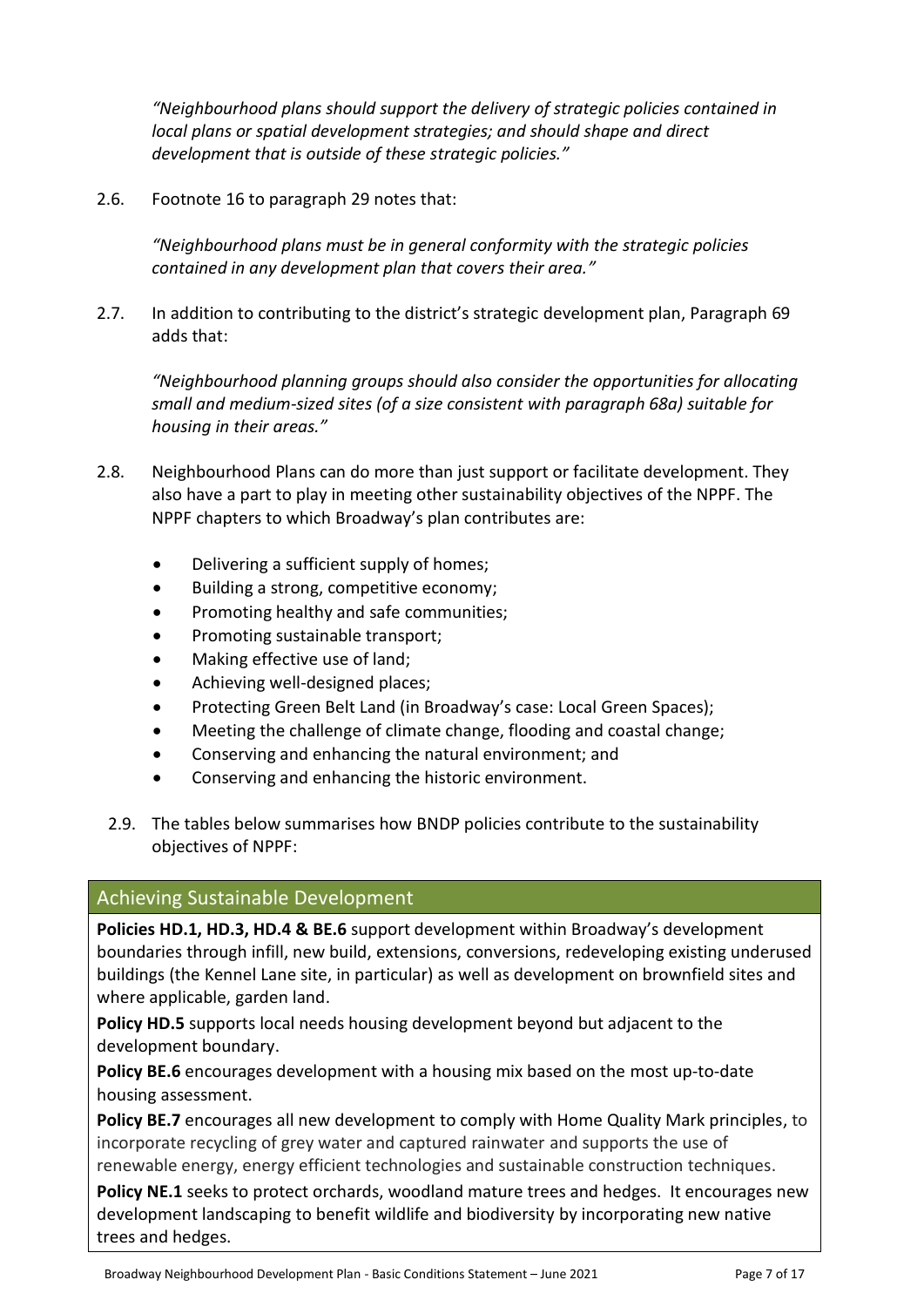**Policy NE.3** designates local green spaces of significance to the community or of historical importance.

**Policies NE.4 & NE.6** require new development proposals to ensure that biodiversity, wildlife corridors, ecological networks and the natural environment are protected and, where possible, enhanced.

**Policies NE.7 & NE.8** ensures that new development does not increase pluvial or fluvial flooding and requires new developments to flooding mitigation measures and sustainable drainage systems. It required high levels of water efficiency, encourages domestic "grey water" recycling and demonstrably adequate foul water drainage.

**Policy LET.1** supports proposals for redevelopment or change of use of land or buildings from retail use to other Class E categories and seeks to support the balance of retail provision within the village centre. It requires new development of multiple units to incorporate adequate parking for vehicles of staff and customers.

**Policy LET.3** supports the diversification and extension of rural business on existing farm sites including farm shops.

**Policy LET.4** supports the development of new sites or the extension or intensification of existing sites for caravans, tents and log cabins.

**Policy LET.5** requires new residential and commercial development to include the necessary infrastructure to allow future connectivity at the highest speeds available.

Policy COM.1 seeks to protect and enhance community facilities and supports the development of new ones.

**Policy COM.2** requires development proposals to demonstrate how walking and cycling opportunities have been prioritised and adequate connections made to existing routes. **Policy COM.3** supports proposals for new allotments.

# Plan making

**Policy HD.4** The plan allocates the Kennel Lane site for redevelopment. It is to be a mixed-use development comprising business (class E) and up to 30 dwellings (predominantly 1- and 2 bedroom).

# Delivering a sufficient supply of homes

*Between 2006 and 2019, Broadway has had 518 new dwellings of which 264 are completed, 189 are commitments or under construction and 65 are outstanding SWDP allocations (SWDP 59/19 Land adjacent Station Road).*

**Policies HD.1, HD.3, HD.4 & BE.6** support development within Broadway's development boundaries through infill, new build, extensions, conversions, redeveloping existing underused buildings (the Kennel Lane site, in particular) as well as development on brownfield sites and where applicable, garden land.

**Policy HD.4** The plan allocates the Kennel Lane site for redevelopment. It is to be a mixed-use development comprising business (class E) and up to 30 dwellings (predominantly 1- and 2 bedroom).

**Policy HD.5** supports local needs housing development beyond but adjacent to the development boundary.

**Policy BE.6** encourages development with a housing mix based on the most up-to-date housing assessment.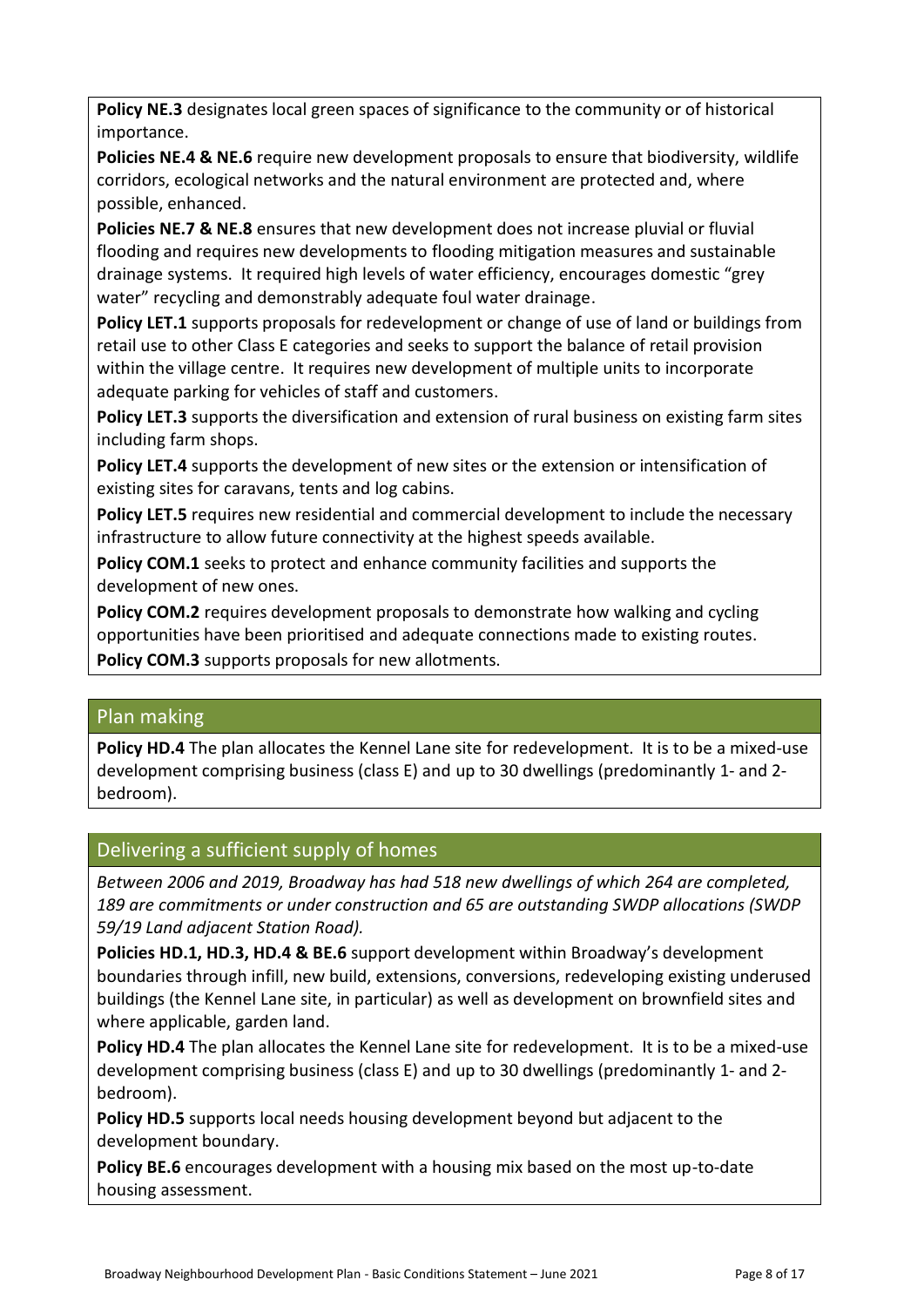### Building a strong, competitive economy

**Policy LET.1** supports proposals for redevelopment or change of use of land or buildings from retail use to other Class E categories and seeks to support the balance of retail provision within the village centre. It requires new development of multiple units to incorporate adequate parking for vehicles of staff and customers.

**Policy LET.3** supports the diversification and extension of rural business on existing farm sites including farm shops.

**Policy LET.4** supports the development of new sites or the extension or intensification of existing sites for caravans, tents and log cabins.

**Policy LET.5** requires new residential and commercial development to include the necessary infrastructure to allow future connectivity at the highest speeds available.

### Promoting healthy and safe communities

**Policy HD.8** requires new housing should be designed to ensure that residents have easy pedestrian and cycle access to the village's amenities and can connect easily to the existing pavement and cycling network within Broadway. Design should assist a shift from vehicle use to sustainable modes of transport.

**Policy COM.1** seeks to protect and enhance community facilities and supports the development of new ones.

**Policy COM.2** requires development proposals to demonstrate how walking and cycling opportunities have been prioritised and adequate connections made to existing routes. **Policy COM.3** supports proposals for new allotments.

### Promoting sustainable transport

**Policy HD.4** retains pedestrian and cycle access from the High Street via Kennel Lane for the Kennel Lane site allocation.

**Policy HD.8** requires new housing should be designed to ensure that residents have easy pedestrian and cycle access to the village's amenities and can connect easily to the existing pavement and cycling network within Broadway. Design should assist a shift from vehicle use to sustainable modes of transport.

**Policy LET.1** requires new development of multiple units to incorporate adequate parking for vehicles of staff and customers.

**Policy COM.2** requires development proposals to demonstrate how walking and cycling opportunities have been prioritised and adequate connections made to existing routes.

# Making effective use of land

**Policies HD.1, HD.3, HD.4 & BE.6** support development within Broadway's development boundaries through infill, new build, extensions, conversions, redeveloping existing underused buildings (the Kennel Lane site, in particular) as well as development on brownfield sites and where applicable, garden land.

**Policy HD.4** The plan allocates the Kennel Lane site for redevelopment. It is to be a mixed-use development comprising business (class E) and up to 30 dwellings (predominantly 1- and 2 bedroom).

**Policy HD.5** supports local needs housing development beyond but adjacent to the development boundary.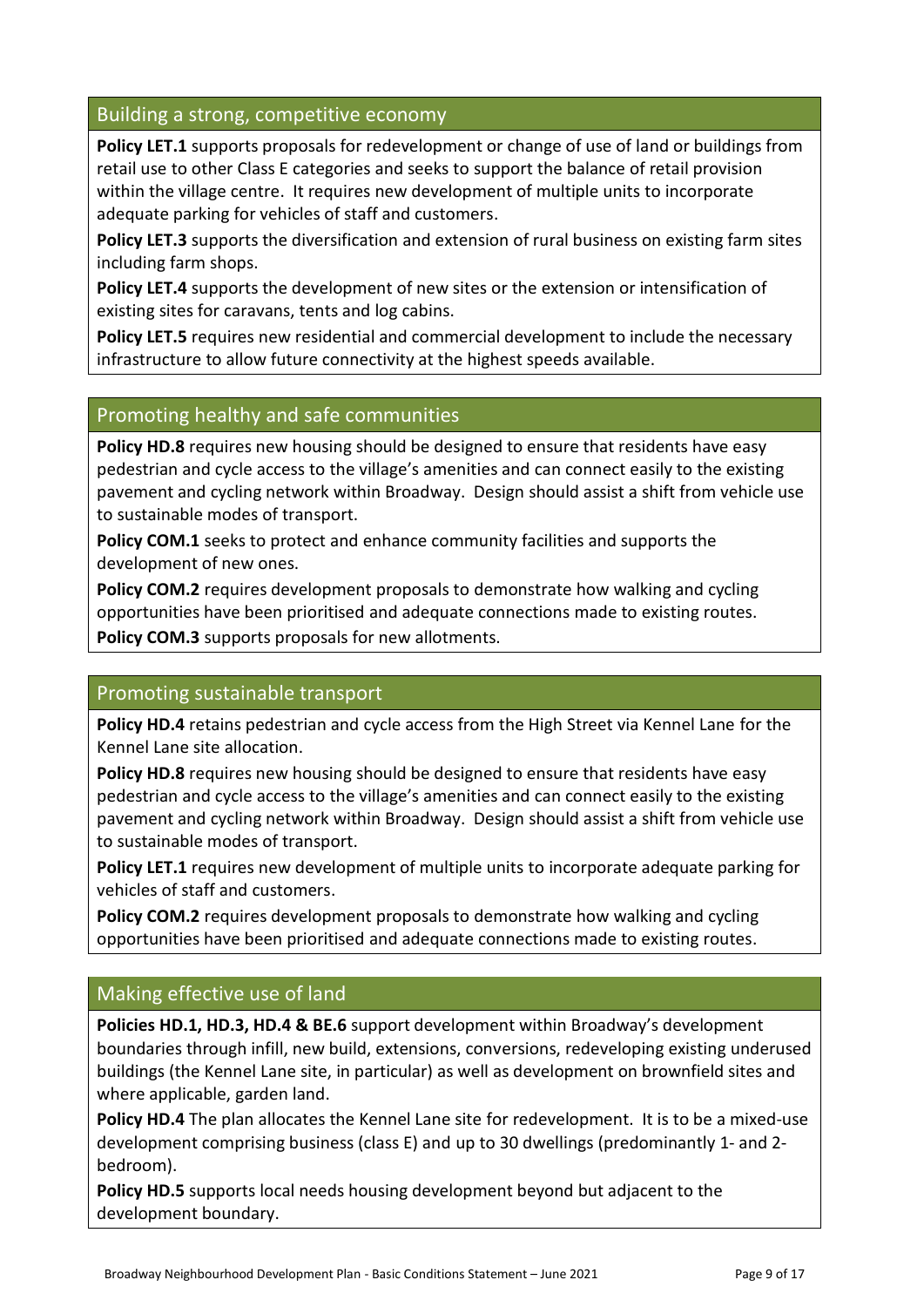# Achieving well-designed places

**Policy HD.1** requires infill to contribute to the character of the village and to conform to the design principles set out in the Plan's Design Principles and Village Design Statement.

**Policies HD.2 & HD.3** in addition to requirements of HD.1 above, require satisfactory access and parking and that they do not exacerbate flood risk for any garden land and brownfield site developments.

**Policy HD.4** requires any outline application for development of this site to be accompanied by a development brief or illustrative layout plan which demonstrates a coordinated redevelopment of the whole site and that new buildings within the site are to be compatible with those in the remainder of the village.

Policy HD.7 sets out a specific housing mix (both affordable & market) to address local need. **Policy HD.8** requires new housing should be designed to ensure that residents have easy pedestrian and cycle access to the village's amenities and can connect easily to the existing pavement and cycling network within Broadway. Design should assist a shift from vehicle use to sustainable modes of transport.

Policy BE.1 requires new development proposals to demonstrate how the key guiding design principles within the policy and the Village Design Statement (Appendix 1) have been taken into account which regard to the historic character of the Broadway's Conservation Area and heritage assets. These include respecting the local settlement pattern, building styles and materials, creating and maintaining a strong sense of place and where appropriate, protecting or enhancing landscape and biodiversity.

**Policy BE.2** requires major developments or developments of a particularly sensitive nature to include a development brief and provide an analysis of how the development integrates into the existing community, facilitates social and design cohesion, how the development will achieve high standards of design and layout and take into account the development's impact transport.

**Policy BE.3** seeks to ensure that development proposals plan positively to reduce crime and the fear of crime through the incorporation of Secured by Design.

**Policy BE.5 and BE.6** require replacement dwellings, extensions and conversions to respect the Conservation Area and adhere to the Village Design Statement (Appendix 1).

**Policy BE.7** encourages all new development to comply with Home Quality Mark principles, to incorporate recycling of grey water and captured rainwater and supports the use of

renewable energy, energy efficient technologies and sustainable construction techniques.

**Policy BE.8** seeks to ensure new developments provide a strong sense of place.

**Policy NE.1** ensures that new development landscaping benefits wildlife and biodiversity by incorporating new native tree and hedge planting of a suitable size and species and that new hedge or shrub planting should have regard to BS 4428:1989 and any new tree planting should be in accordance with BS 8545:2014.

**Policies NE.7 & NE.8** ensures that new development does not increase pluvial or fluvial flooding and requires new developments to flooding mitigation measures and sustainable drainage systems. It required high levels of water efficiency, encourages domestic "grey water" recycling and demonstrably adequate foul water drainage.

**Policy NE.9** ensures polytunnel developments do not cause undue harm to the landscape character, historic assets, conservation area, valued landscapes or increases flood risk.

**Policy LET.2** requires fixed signage to be of a design and scale that reflects and respects Broadway Village's local character and conservation status.

**Village Design Statement 2020 (Appendix 1):** Describes in detail Broadway's character, built form, materials, design and layout and provides guidelines for development.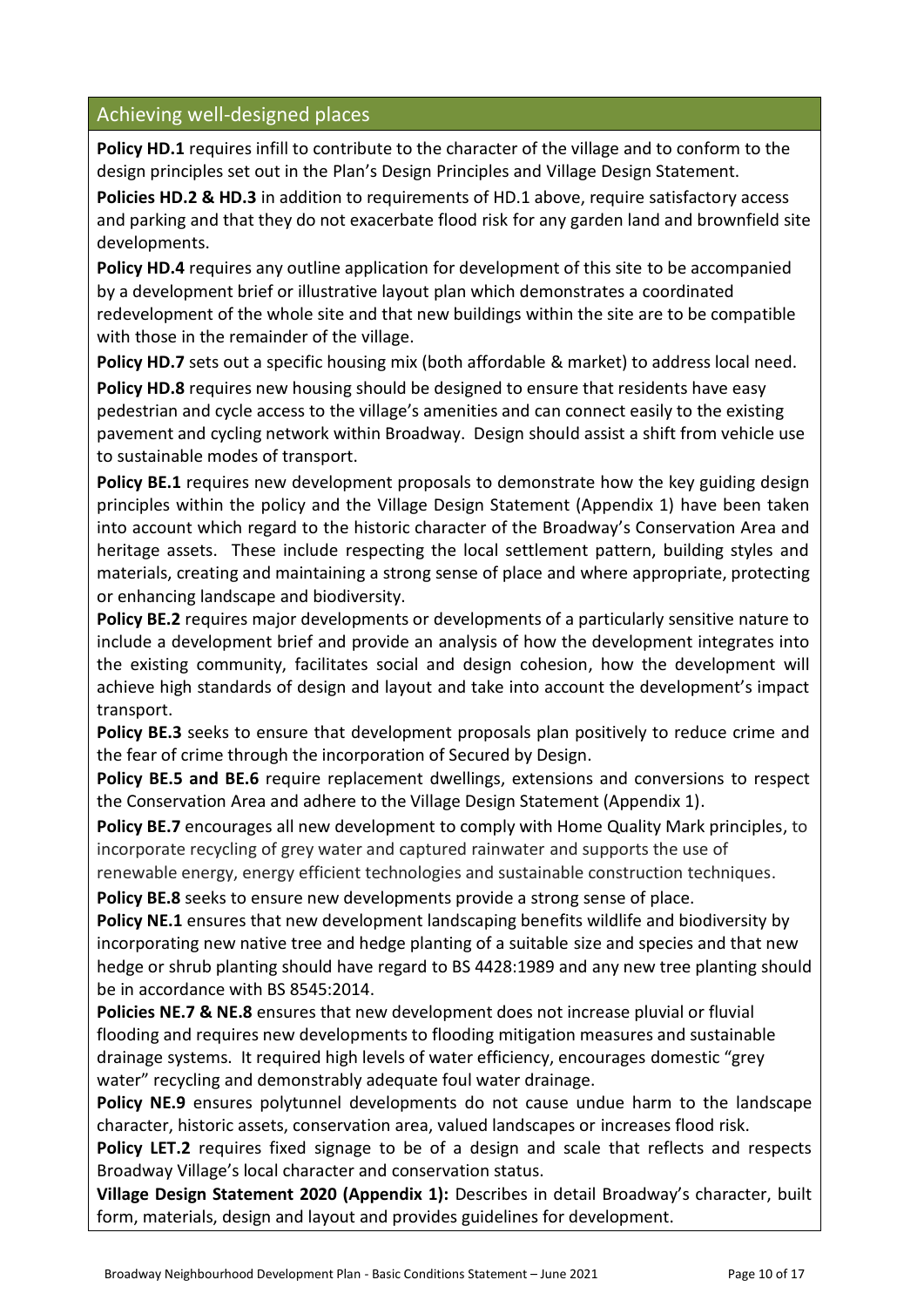# Protecting Green Belt land

The BNDP does not designate any land within the Green Belt and all policies respect national Green Belt policy.

# Meeting the challenge of climate change, flooding and coastal change

**Policies HD.2 & HD.3** require that any garden land and brownfield site developments do not exacerbate flood risk.

**Policy HD.8** encourages the design of the Kennel Lane site allocation to assist a shift from vehicle use to sustainable modes of transport.

**Policy BE.7** encourages all new development to comply with Home Quality Mark principles, to incorporate recycling of grey water and captured rainwater and supports the use of renewable energy, energy efficient technologies and sustainable construction techniques.

**Policies NE.7 & NE.8** ensures that new development does not increase pluvial or fluvial flooding and requires new developments to flooding mitigation measures and sustainable drainage systems. It required high levels of water efficiency, encourages domestic "grey water" recycling and demonstrably adequate foul water drainage.

# Conserving and enhancing the natural environment

Policy NE.1 ensures that new development landscaping benefits wildlife and biodiversity by incorporating new native tree and hedge planting of a suitable size and species and that new hedge or shrub planting should have regard to BS 4428:1989 and any new tree planting should be in accordance with BS 8545:2014.

**Policy NE.2** seeks to ensure that valued landscapes, prominent views, important vistas and skylines particularly where they relate to heritage assets and village approaches are protected with regard to new development.

**Policies NE.4 & NE.6** require new development proposals to ensure that biodiversity, wildlife corridors, ecological networks and the natural environment are protected and, where possible, enhanced.

**Policy NE.10** requires that new development lighting should be kept to a minimum in order to preserve the rural character of the village and the Neighbourhood Area's dark skies.

# Conserving and enhancing the historic environment

Within the Neighbourhood Area are 153 listed buildings, many of which sit in Broadway Village's conservation area. 144 are Grade 2, 8 are Grade 2\* and one Grade 1 listed building.

Policy BE.1 requires new development proposals to demonstrate how the key guiding design principles within the policy and the Village Design Statement (Appendix 1) have been taken into account which regard to the historic character of the Broadway's Conservation Area and heritage assets.

**Policy BE.4** protects heritage assets and their setting from unacceptable harm, supports conservation of heritage assets and requires new developments to assess how they will impact any local heritage assets.

**Village Design Statement 2020 (Appendix 1):** Describes in detail Broadway's character, built form, materials, design and layout and provides guidelines for development.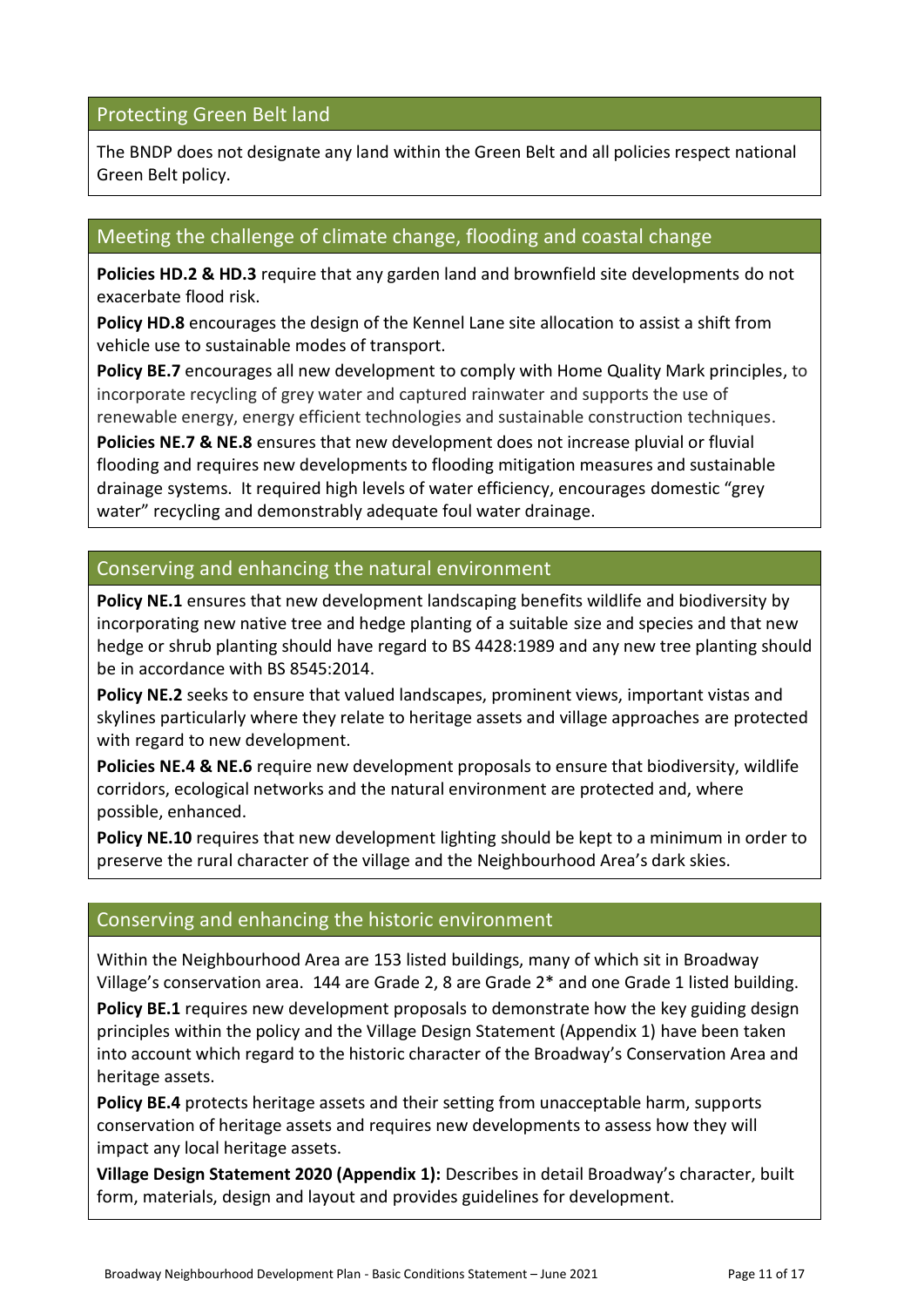2.10. The table below provides a matrix of the BNDP policies against the relevant paragraphs of the NPPF:

| Broadway Neighbourhood Plan Policy ref.                                      | NPPF Paragraph ref.                                |  |
|------------------------------------------------------------------------------|----------------------------------------------------|--|
| 5.1 Future Housing and Development                                           |                                                    |  |
| Policy HD.1: Development Boundary and Infill                                 | 28, 77-79a, c & e, 118d 122a & d, 125              |  |
| Policy HD.2: Use of Garden Land                                              | 118d, 122a & d                                     |  |
| Policy HD.3: Use of Brownfield Land                                          | 117, 118b & c, 122a & d, 127c                      |  |
| Policy HD 4: Site Allocation Land off Kennel Lane<br>/ Church Close          | 85a, 91a, 104a, 124 - 128, 130                     |  |
| Policy HD.5: Rural Exception Housing and<br><b>Affordable Homes</b>          | 61-63, 64d, 71, 77, 79a                            |  |
| Policy HD.6: Local Gaps                                                      | 20d, 77, 79a, 170a & b                             |  |
| Policy HD.7: Housing Mix                                                     | 34, 60-62                                          |  |
| Policy HD.8: Pedestrian Access to Amenities                                  | 84, 91, 98, 102c, 104d, 110a & c                   |  |
| <b>5.2 Built Environment</b>                                                 |                                                    |  |
| Policy BE.1: Design Principles                                               | 28, 29, 122d & e, 124-127, 130, 170a & b           |  |
| Policy BE.2: Masterplans                                                     | 102, 124 - 130                                     |  |
| Policy BE.3: Designing Out Crime                                             | 91b, 95a, 127f                                     |  |
| Policy BE.4: Heritage Assets                                                 | 8c, 79b, 184, 185, 189, 190, 193-198               |  |
| Policy BE.5: Replacement Dwellings                                           | 126, 127 a-d, 131                                  |  |
| Policy BE.6: Extensions and Conversions                                      | 83a, 118d, 126, 127 a-d, 131, 148                  |  |
| Policy BE.7: Energy Efficiency and Renewable<br>Energy                       | 8c, 20d, 150, 151                                  |  |
| Policy BE.8: Creating a Strong Sense of Place                                | 8b, 122a&d, 124-127                                |  |
| 5.3 Natural Environment                                                      |                                                    |  |
| Policy NE.1: Trees, Woodlands and Hedgerows                                  | 8c, 170, 172, 174, 175c & d                        |  |
| Policy NE.2: Valued Landscapes, Vistas and<br>Skylines                       | 8c, 170a & b, 172, 174, 175, 177                   |  |
| Policy NE.3: Local Green Spaces                                              | 8c, 99-101                                         |  |
| Policy NE.4: Green Wedge                                                     | 8c, 20d, 170, 172, 174, 175                        |  |
| Policy NE.5: Highway Verges and Adjacent Areas                               | 20d, 91c, 125, 130, 171, 172, 185                  |  |
| Policy NE.6: Protect and Enhance Biodiversity<br>and the Natural Environment | 8c, 170, 172, 174, 175, 177                        |  |
| Policy NE.7: Flooding                                                        | 8c, 20b & d, 148-150, 155, 156, 163, 165           |  |
| Policy NE.8: Foul Water Drainage                                             | 8c, 20b & d, 148-150, 155, 156, 163, 165           |  |
| Policy NE.9: Polytunnels                                                     | 8c, 20b, 127, 149, 155, 156, 163, 170a & e,<br>180 |  |
| Policy NE.10: Tranquillity and Dark Skies                                    | 8c, 170e, 180                                      |  |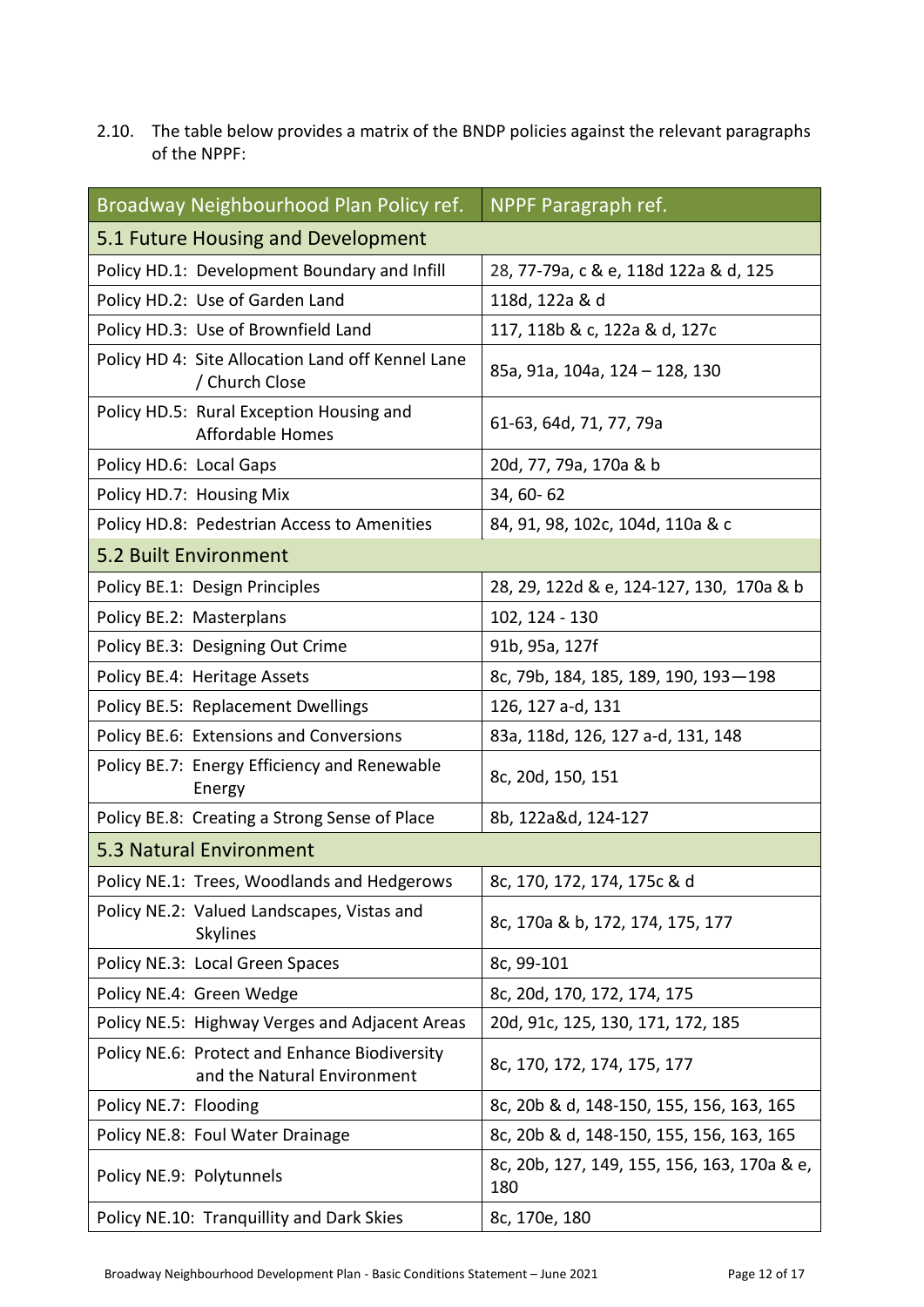| 5.4 Local Economy and Tourism                                          |                                          |  |
|------------------------------------------------------------------------|------------------------------------------|--|
| Policy LET.1: Retail - Development,<br>Redevelopment and Change of Use | 8a, 81a & d, 106                         |  |
| Policy LET.2: Shop Signage                                             | 110c, 125, 131, 132                      |  |
| Policy LET.3: Rural and Agricultural Business                          | 83b & c, 89b                             |  |
| Policy LET.4: Camping and Caravan Sites                                | 83b & c, 118a                            |  |
| Policy LET.5: Broadband                                                | 20b, 112                                 |  |
| 5.5 Community                                                          |                                          |  |
| Policy COM.1: Community Assets and Amenities                           | 8b, 83d, 91a & c, 92, 96, 97, 121b       |  |
| Policy COM.2: Cycling and Walking                                      | 91a & c, 98, 102c, 104d, 110a            |  |
| Policy COM.3: Allotment and Growing Space                              | 91c, 92a & b, 96, 170, 174b              |  |
| <b>Appendix 1:</b>                                                     |                                          |  |
| Village Design Guide 2020                                              | 28, 29, 122d & e, 124-127, 130, 170a & b |  |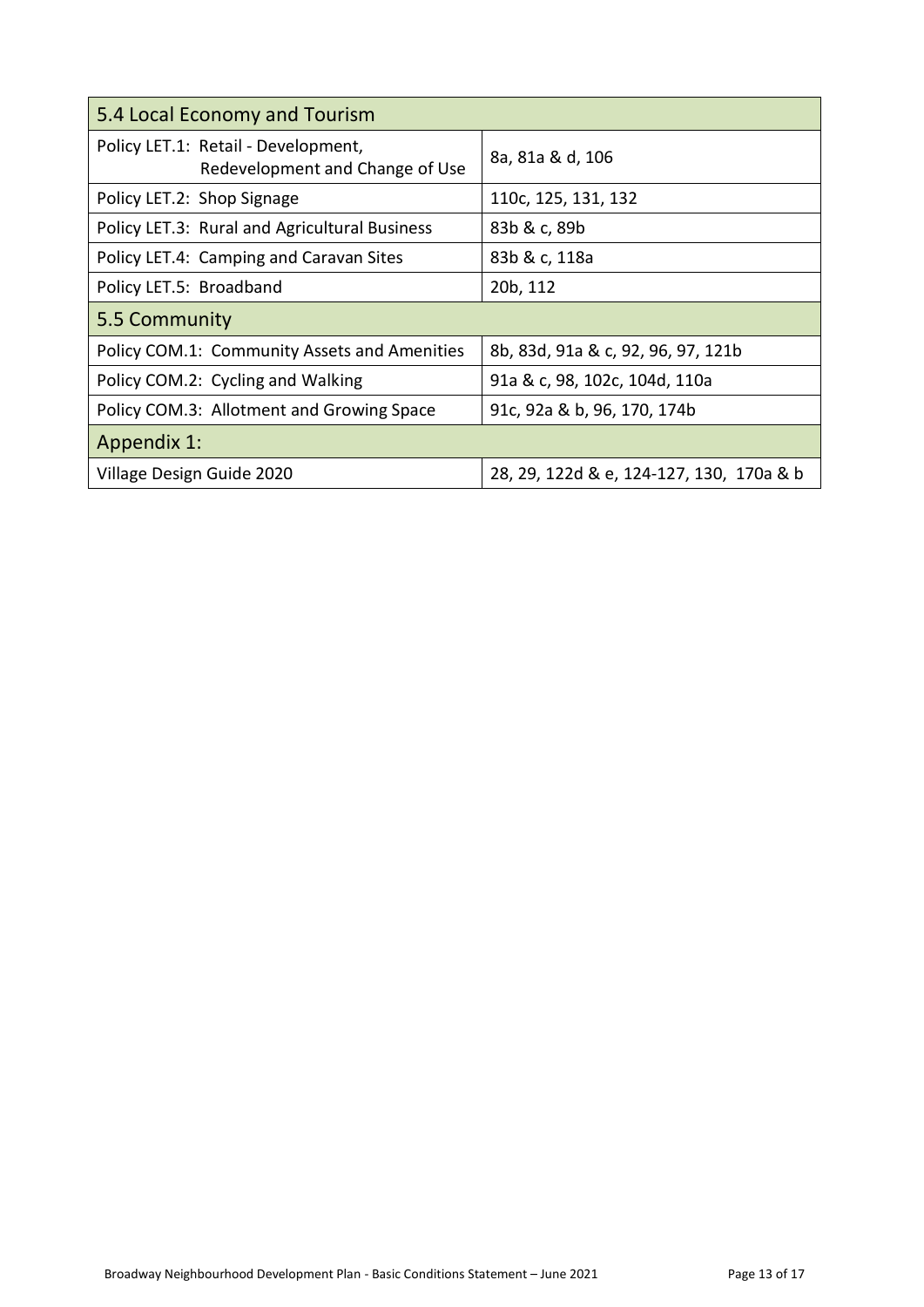# **3. Delivering Sustainable Development**

The key ways that the BNDP will contribute to the achievement of the NPPF's three overarching objectives of sustainable developments are:

#### 3.1. **Economic objective**

- The BNDP policies seek to protect and enhance existing employment sites.
- The BNDP supports new employment sites and encourages local employment growth and opportunities where there is no conflict with Green Belt policy.
- It supports home-working and live-work units through the use of flexible design and incorporated internet connectivity.

#### 3.2. **Social objective**

- The BNDP supports new housing development within the Village Boundary, on brownfield sites and garden land. It also supports the principle of rural exception housing.
- It encourages a well-designed and safe environment which will ensure the village continues to evolve in accordance with villagers' wishes.
- It protects and enhances local green spaces, footpath, bridleways and valued landscapes which support the community's health, social and cultural well-being.
- It encourages the protection of local social and recreational amenities and businesses which serve the current and future needs of the community.

### 3.3. **Environmental objective**

- It protects the valued countryside and AONB surrounding the village, including agricultural and horticultural land.
- It seeks a harmonious relationship between developments and the local flora and fauna.
- It ensures development within or near the Conservation Areas are undertaken with sensitivity and an awareness of their impact on the setting of the village's heritage assets.
- It notes the impact of flooding in the locality (which appears to be partly related to climate change) and requires all developments to mitigate any future contribution to this by minimising off-site run-off and incorporating sustainable drainage systems.
- It encourages new developments to make effective use of renewable energy and resource recycling.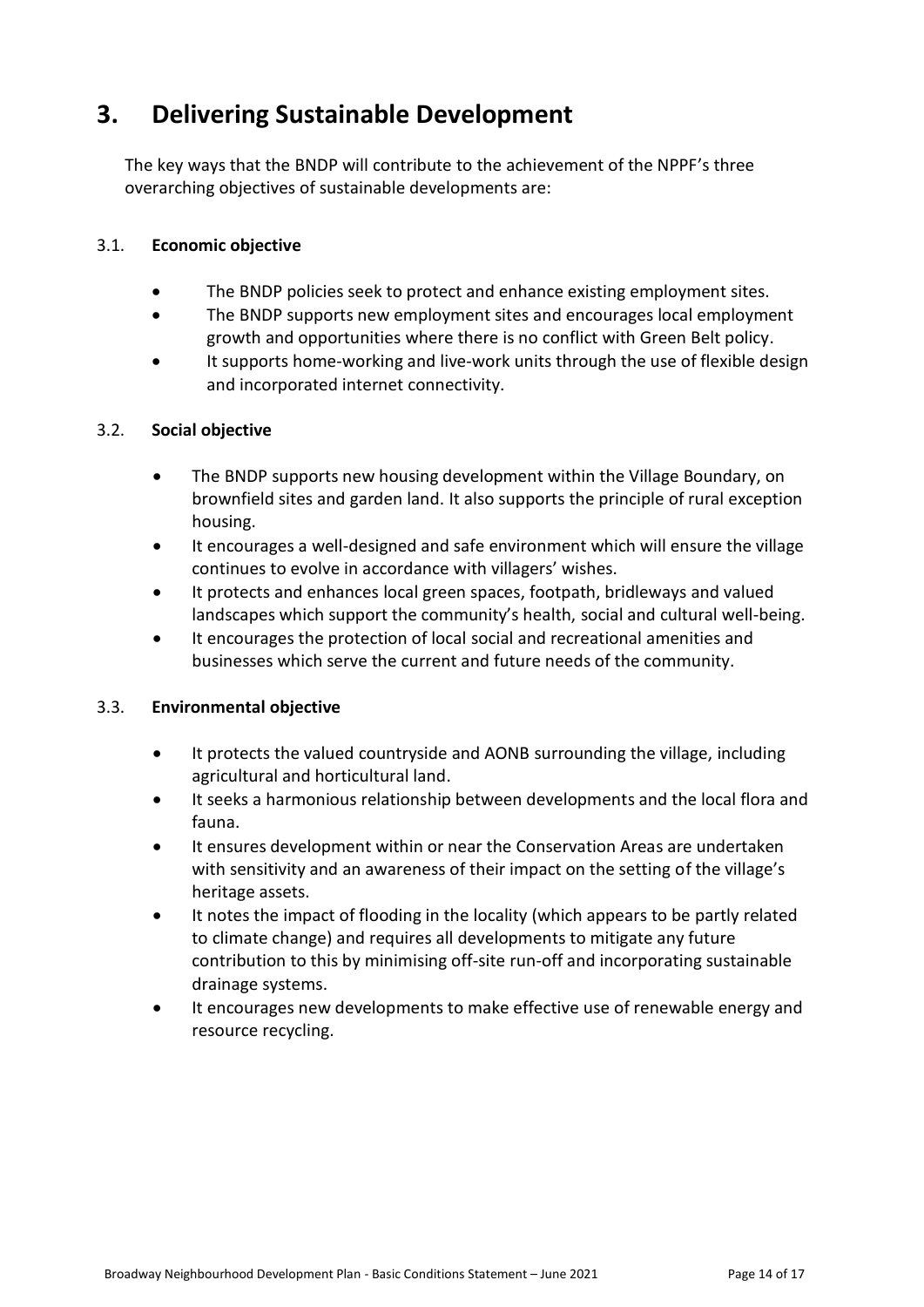# **4. General Conformity with Strategic Local Policy**

- 4.1. The BNDP has been prepared with regard to national policies set out in the NPPF as outlined above. It must also be in general conformity with strategic policies of the local Development Plan.
- 4.2. The Development Plan for the Neighbourhood Area is the South Worcestershire Development Plan (SWDP) 2006-2030, adopted February 2016.
- 4.3. Paragraph 13 of NPPF declares that Neighbourhood Plans should support the delivery of strategic policies contained in local plans or spatial development strategies; and should shape and direct development that is outside of these strategic policies.
- 4.4. The BNDP supports the delivery of the strategic policies of the SWDP, and contains no conflicts with these policies.
- 4.5. The BNDP builds on, adapts or otherwise makes use of selected SWDP policies to suit the local environment and economy of Broadway.
- 4.6. The table below provides a matrix indicating the relationship between the BNDP policies and the SWDP policies:

| Broadway Neighbourhood Plan Policy ref.                             | SWDP Policy ref.                   |  |
|---------------------------------------------------------------------|------------------------------------|--|
| 5.1 Future Housing and Development                                  |                                    |  |
| Policy HD.1: Development Boundary and Infill                        | 2A.ii, 2F, 13A, 16, 18, 19, 21, 24 |  |
| Policy HD.2: Use of Garden Land                                     | 2A.ii, 2F, 13A, 21                 |  |
| Policy HD.3: Use of Brownfield Land                                 | 2A.ii, 2A.iv, 2G, 3, 13A, 21       |  |
| Policy HD 4: Site Allocation Land off Kennel Lane<br>/ Church Close | 2A.ii, 2F, 3, 13A, 21, 24          |  |
| Policy HD.5: Rural Exception Housing and<br><b>Affordable Homes</b> | 2A.ii, 2A.iii, 15, 16              |  |
| Policy HD.6: Local Gaps                                             | 2A.iii, 6B.ii, 21, 25              |  |
| Policy HD.7: Housing Mix                                            | 2A.ii, 14                          |  |
| Policy HD.8: Pedestrian Access to Amenities                         | 21                                 |  |
| 5.2 Built Environment                                               |                                    |  |
| Policy BE.1: Design Principles                                      | 2F, 21, 24, 25                     |  |
| Policy BE.2: Masterplans                                            | 2F, 21                             |  |
| Policy BE.3: Designing Out Crime                                    | 21                                 |  |
| Policy BE.4: Heritage Assets                                        | 6, 21, 24                          |  |
| Policy BE.5: Replacement Dwellings                                  | 2A.ii, 2F                          |  |
| Policy BE.6: Extensions and Conversions                             | 2A.ii, 21, 24                      |  |
| Policy BE.7: Energy Efficiency and Renewable<br>Energy              | 27                                 |  |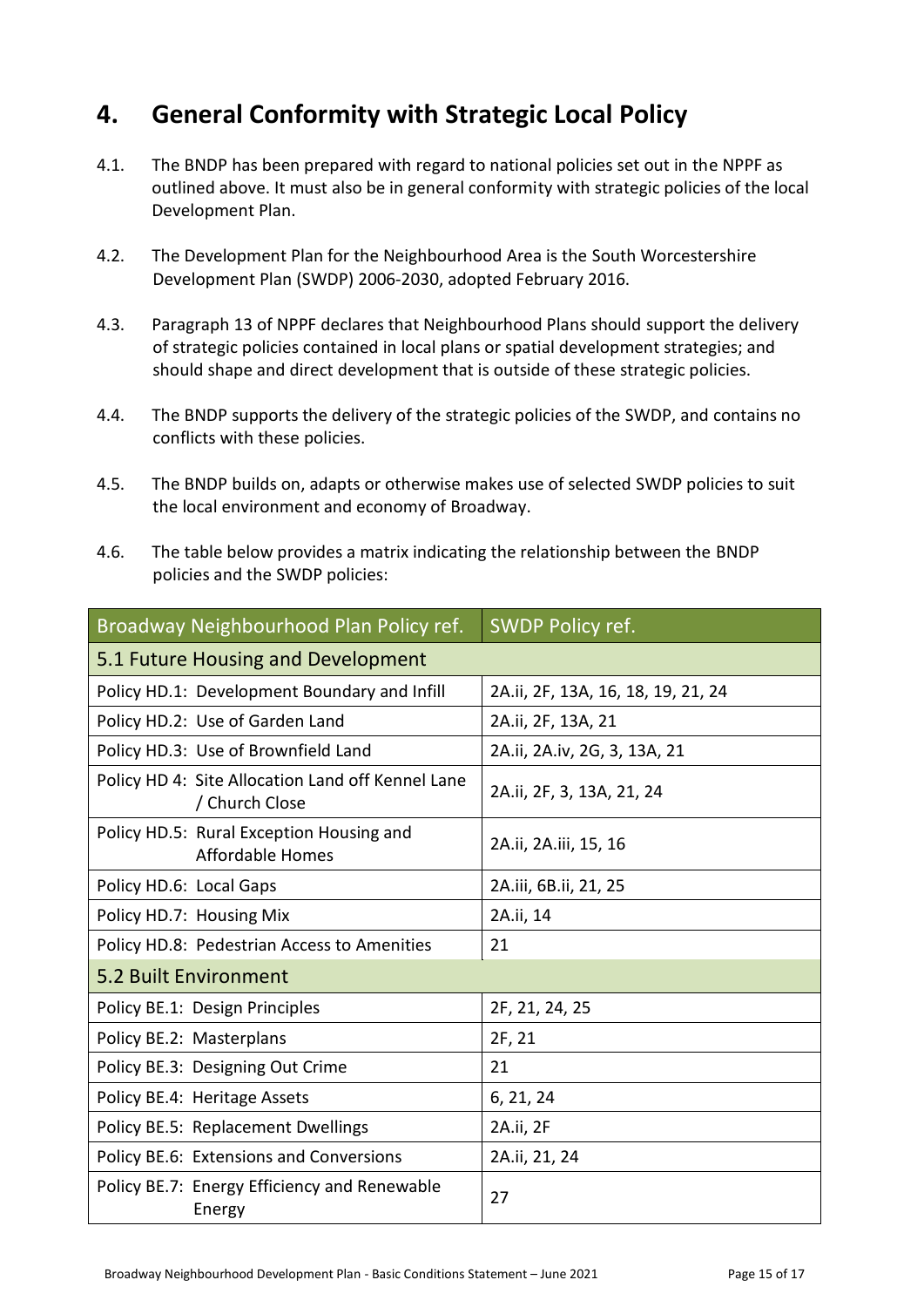| Policy BE.8: Creating a Strong Sense of Place                                | 21, 24, 25                   |  |
|------------------------------------------------------------------------------|------------------------------|--|
| 5.3 Natural Environment                                                      |                              |  |
| Policy NE.1: Trees, Woodlands and Hedgerows                                  | 6B.ii, 21, 22, 25            |  |
| Policy NE.2: Valued Landscapes, Vistas and<br>Skylines                       | 2A.iii, 21 - 23, 25          |  |
| Policy NE.3: Local Green Spaces                                              | 6B.ii, 38                    |  |
| Policy NE.4: Green Wedge                                                     | 2A.iii, 22, 23, 25           |  |
| Policy NE.5: Highway Verges and Adjacent Areas                               | 21, 22                       |  |
| Policy NE.6: Protect and Enhance Biodiversity<br>and the Natural Environment | 2A.iii, 22                   |  |
| Policy NE.7: Flooding                                                        | 28, 29                       |  |
| Policy NE.8: Foul Water Drainage                                             | $28 - 30$                    |  |
| Policy NE.9: Polytunnels                                                     | 21, 25                       |  |
| Policy NE.10: Tranquillity and Dark Skies                                    | $21 - 23$                    |  |
| 5.4 Local Economy and Tourism                                                |                              |  |
| Policy LET.1: Retail - Development,<br>Redevelopment and Change of Use       | 2A.i, 2A.iii, 8A, 10, 12     |  |
| Policy LET.2: Shop Signage                                                   | 2A.i, 2A.iii, 21             |  |
| Policy LET.3: Rural and Agricultural Business                                | 2A.i, 2A.iii, 8A, 10, 12, 25 |  |
| Policy LET.4: Camping and Caravan Sites                                      | 2A.i, 2A.iii, 10, 12, 25, 36 |  |
| Policy LET.5: Broadband                                                      | 8G.iv, 26                    |  |
| 5.5 Community                                                                |                              |  |
| Policy COM.1: Community Assets and Amenities                                 | 37                           |  |
| Policy COM.2: Cycling and Walking                                            | 21                           |  |
| Policy COM.3: Allotment and Growing Space                                    | 38                           |  |
| Appendix 1:                                                                  |                              |  |
| Village Design Guide 2020                                                    | 2F, 21, 24, 25               |  |